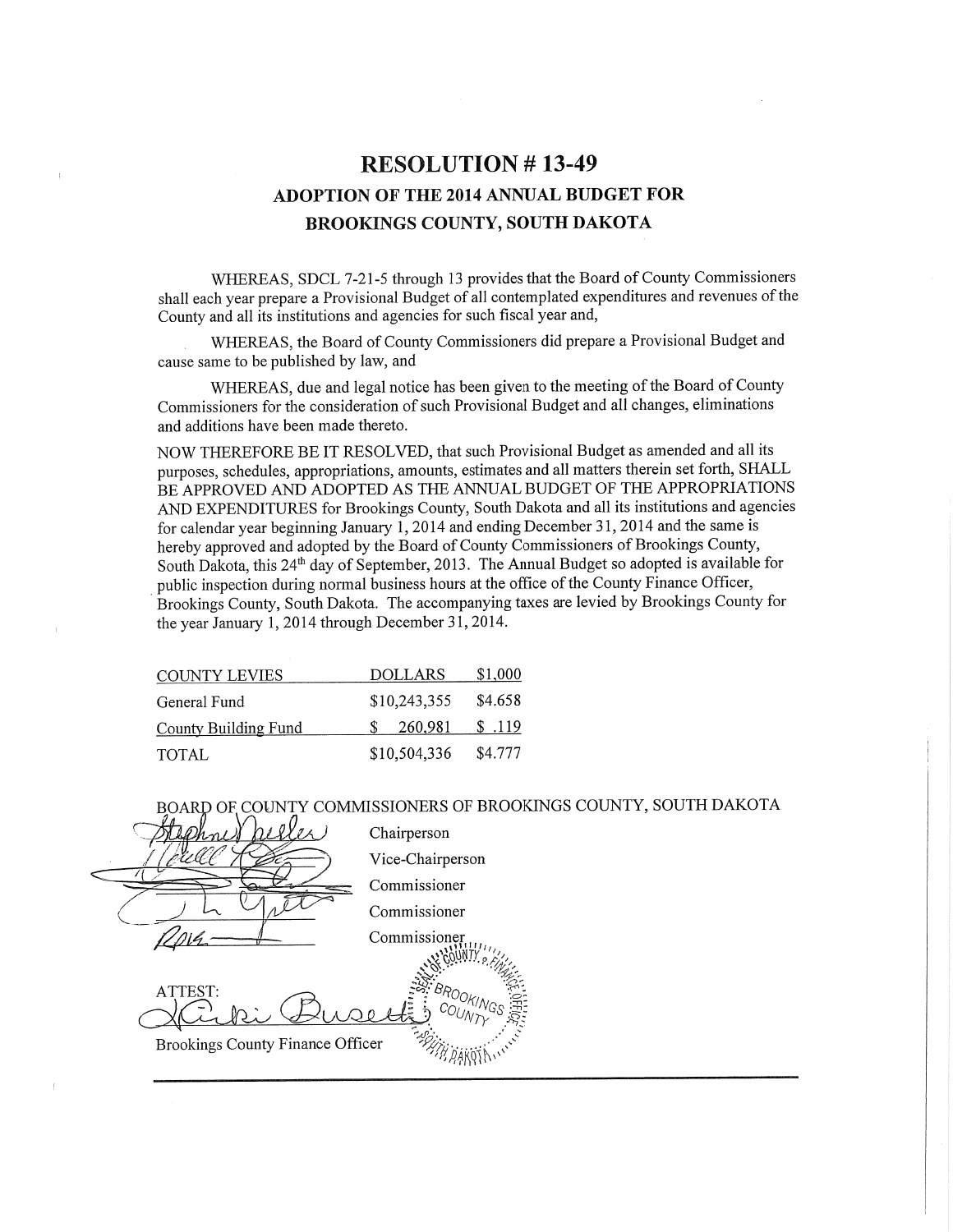|                                       | GOVERNMENTAL<br><i>FUNDS</i> |                             |                   |                  |                          |                 |                      |                           |                      |                                 |
|---------------------------------------|------------------------------|-----------------------------|-------------------|------------------|--------------------------|-----------------|----------------------|---------------------------|----------------------|---------------------------------|
|                                       |                              | Road                        |                   | Emergency        | Domestic                 | Contract        |                      | <b>ROD</b>                | County               | TIF                             |
|                                       | General<br><b>Fund 101</b>   | & Bridge<br><b>Fund 201</b> | E-911<br>Fund 207 | Mgmt<br>Fund 226 | Aubse<br><b>Fund 229</b> | Law<br>Fund 237 | Sobriety<br>Fund 248 | Releif<br><b>Fund 250</b> | Building<br>Fund 301 | Debt Service<br><b>Fund 401</b> |
| <b>General Government</b>             |                              |                             |                   |                  |                          |                 |                      |                           |                      |                                 |
| 110 Legislative                       |                              |                             |                   |                  |                          |                 |                      |                           |                      |                                 |
| 111 Board of County Commissioners     | 537,196.00                   |                             |                   |                  |                          |                 |                      |                           |                      |                                 |
| 112 Contingency                       | 716,634.00                   |                             |                   |                  |                          |                 |                      |                           |                      |                                 |
| 120 Elections                         | 67,000.00                    |                             |                   |                  |                          |                 |                      |                           |                      |                                 |
| 130 Judicial                          | 471,500.00                   |                             |                   |                  |                          |                 |                      |                           |                      |                                 |
| 140 Financial Administration          |                              |                             |                   |                  |                          |                 |                      |                           |                      |                                 |
| 143 Finance                           | 550,088.00                   |                             |                   |                  |                          |                 |                      |                           |                      |                                 |
| 150 Legal Services                    |                              |                             |                   |                  |                          |                 |                      |                           |                      |                                 |
| 151 States Attorney                   | 560,165.00                   |                             |                   |                  |                          |                 |                      |                           |                      |                                 |
| 153 Law Library                       |                              |                             |                   |                  |                          |                 |                      |                           |                      |                                 |
| 154 Teen Court                        | 12,000.00                    |                             |                   |                  |                          |                 |                      |                           |                      |                                 |
| 160 Other Administration              |                              |                             |                   |                  |                          |                 |                      |                           |                      |                                 |
| 161 General Government Building       | 443,338.00                   |                             |                   |                  |                          |                 |                      |                           | 142,143.00           |                                 |
| 162 Director of Equalization          | 501,836.00                   |                             |                   |                  |                          |                 |                      |                           |                      |                                 |
| 163 Register of Deeds                 | 212,053.00                   |                             |                   |                  |                          |                 |                      | 47,000.00                 |                      |                                 |
| 165 Veteran's Service Officer         | 73,698.00                    |                             |                   |                  |                          |                 |                      |                           |                      |                                 |
| 166 Predatory Animal (GFP)            | 6,291.00                     |                             |                   |                  |                          |                 |                      |                           |                      |                                 |
| 167 Technology                        | 400,355.00                   |                             |                   |                  |                          |                 |                      |                           |                      |                                 |
| 168 Human Resources                   | 70,500.00                    |                             |                   |                  |                          |                 |                      |                           |                      |                                 |
| <b>Total General Government</b>       | 4,622,654.00                 | $\blacksquare$              | $\sim$            | $\sim$           | $\sim$                   | $\sim$          | $\mathbf{r}$         | 47,000.00                 | 142,143.00           |                                 |
| <b>Public Safety</b>                  |                              |                             |                   |                  |                          |                 |                      |                           |                      |                                 |
| 210 Law Enforcement                   |                              |                             |                   |                  |                          |                 |                      |                           |                      |                                 |
| 211 Sheriff                           | 1,255,268.00                 |                             |                   |                  |                          |                 |                      |                           |                      |                                 |
| 212 County Jail                       | 1,021,035.00                 |                             |                   |                  |                          |                 | 30,000.00            |                           |                      |                                 |
| 213 Coroner                           | 29,360.00                    |                             |                   |                  |                          |                 |                      |                           |                      |                                 |
| 214 Juvenile Detention                | 53,726.00                    |                             |                   |                  |                          |                 |                      |                           |                      |                                 |
| 215 Contract Law Enforcement          |                              |                             |                   |                  |                          | 187,799.00      |                      |                           |                      |                                 |
| 220 Protective and Emergency Services |                              |                             |                   |                  |                          |                 |                      |                           |                      |                                 |
| 221 Fire Department Trust             | 100,000.00                   |                             |                   |                  |                          |                 |                      |                           |                      |                                 |
| 222 Emergency & Disaster Services     |                              |                             |                   | 86,711.00        |                          |                 |                      |                           |                      |                                 |
| 223 Drainage Commission               | 2,350.00                     |                             |                   |                  |                          |                 |                      |                           |                      |                                 |
| 225 Enhanced 911                      | 109,754.00                   |                             | 350,000.00        |                  |                          |                 |                      |                           |                      |                                 |
| <b>Total Public Safety</b>            | 2,571,493.00                 | $\sim$                      | 350,000.00        | 86,711.00        | $\sim$                   | 187,799.00      | 30,000.00            | $\sim$                    | $\sim$               |                                 |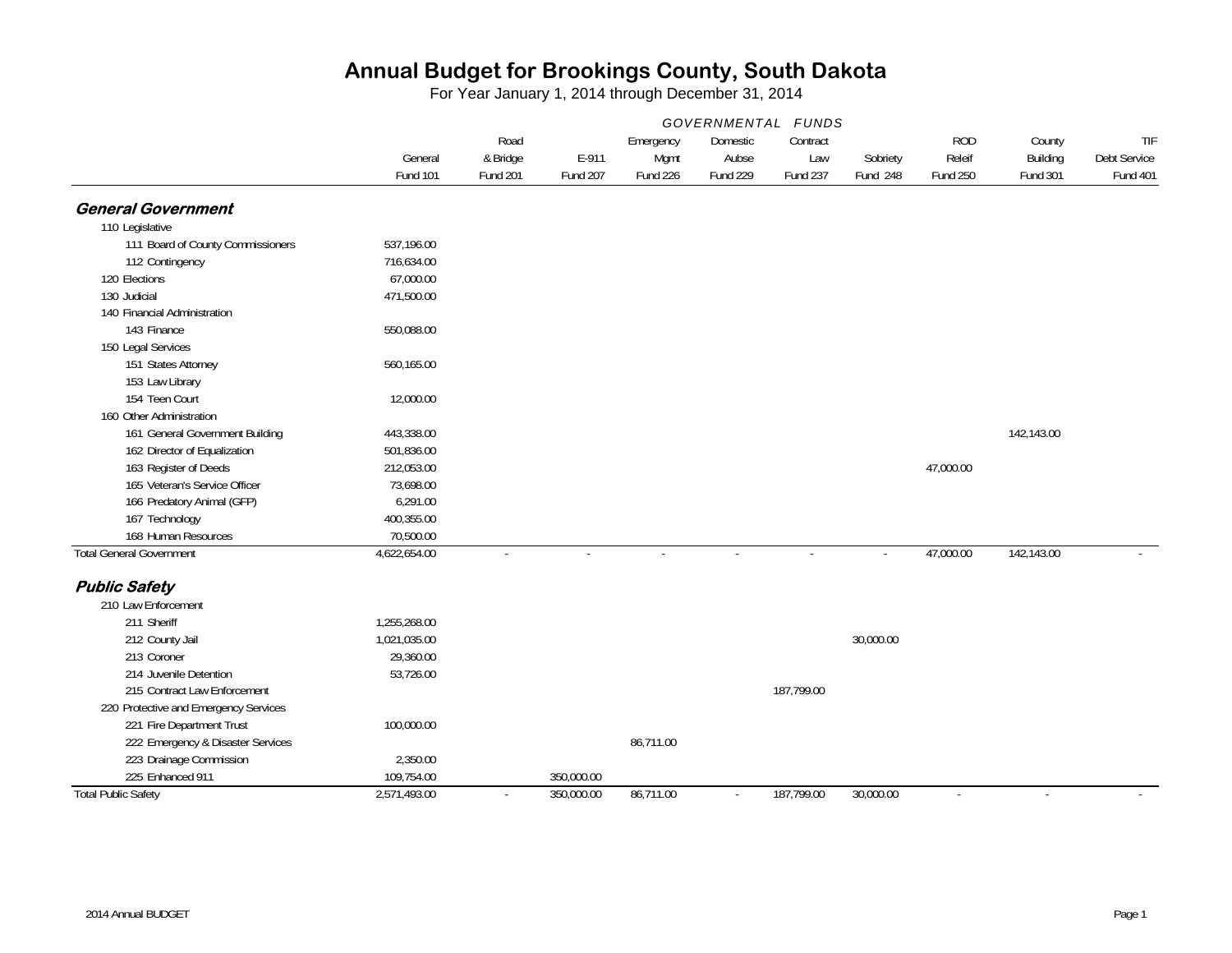|                                      | GOVERNMENTAL FUNDS |                  |          |                   |                   |                 |          |                      |                    |                     |
|--------------------------------------|--------------------|------------------|----------|-------------------|-------------------|-----------------|----------|----------------------|--------------------|---------------------|
|                                      | General            | Road<br>& Bridge | E-911    | Emergency<br>Mgmt | Domestic<br>Aubse | Contract<br>Law | Sobriety | <b>ROD</b><br>Releif | County<br>Building | TIF<br>Debt Service |
|                                      | <b>Fund 101</b>    | <b>Fund 201</b>  | Fund 207 | Fund 226          | Fund 229          | <b>Fund 237</b> | Fund 248 | <b>Fund 250</b>      | <b>Fund 301</b>    | <b>Fund 401</b>     |
| <b>Public Works</b>                  |                    |                  |          |                   |                   |                 |          |                      |                    |                     |
| 310 Highways and Bridges             |                    |                  |          |                   |                   |                 |          |                      |                    |                     |
| 311 Highway                          |                    | 5,410,294.00     |          |                   |                   |                 |          |                      |                    |                     |
| <b>Total Public Works</b>            | $\sim$             | 5,410,294.00     | $\sim$   | $\mathbf{r}$      | $\sim$            | $\sim$          | $\sim$   | ÷.                   | $\sim$             |                     |
| <b>Health and Welfare</b>            |                    |                  |          |                   |                   |                 |          |                      |                    |                     |
| 410 Economic Assistance              |                    |                  |          |                   |                   |                 |          |                      |                    |                     |
| 411 Welfare                          | 215,798.00         |                  |          |                   |                   |                 |          |                      |                    |                     |
| 420 Health Assistance                |                    |                  |          |                   |                   |                 |          |                      |                    |                     |
| 416 Food Pantry                      | 5,000.00           |                  |          |                   |                   |                 |          |                      |                    |                     |
| 421 Community Health                 | 73,984.00          |                  |          |                   |                   |                 |          |                      |                    |                     |
| 427 Women, Infants, & Children (WIC) | 18,079.00          |                  |          |                   |                   |                 |          |                      |                    |                     |
| 430 Social Services                  |                    |                  |          |                   |                   |                 |          |                      |                    |                     |
| 432 Bkgs Area Transit Authority      | 32,000.00          |                  |          |                   |                   |                 |          |                      |                    |                     |
| 433 Community Action                 | 9,000.00           |                  |          |                   |                   |                 |          |                      |                    |                     |
| 434 Domestic Abuse                   | 35,000.00          |                  |          |                   | 9,000.00          |                 |          |                      |                    |                     |
| 440 Mental Health Services           |                    |                  |          |                   |                   |                 |          |                      |                    |                     |
| 441 Behavioral Health                | 52,800.00          |                  |          |                   |                   |                 |          |                      |                    |                     |
| 442 ADVANCE                          | 32,000.00          |                  |          |                   |                   |                 |          |                      |                    |                     |
| 444 ECBHCD                           | 44,000.00          |                  |          |                   |                   |                 |          |                      |                    |                     |
| <b>Total Health and Welfare</b>      | 517,661.00         | $\sim$           | $\sim$   | $\sim$            | 9,000.00          | $\sim$          | $\sim$   |                      | $\sim$             |                     |
| <b>Culture and Recreation</b>        |                    |                  |          |                   |                   |                 |          |                      |                    |                     |
| 510 Culture                          |                    |                  |          |                   |                   |                 |          |                      |                    |                     |
| 511 Public Library                   | 30,950.00          |                  |          |                   |                   |                 |          |                      |                    |                     |
| 512 Historical Museum                | 4,000.00           |                  |          |                   |                   |                 |          |                      |                    |                     |
| 521 Boys & Girls Club                | 25,000.00          |                  |          |                   |                   |                 |          |                      |                    |                     |
| 520 Recreation                       |                    |                  |          |                   |                   |                 |          |                      |                    |                     |
| 525 Senior Companion                 | 2,300.00           |                  |          |                   |                   |                 |          |                      |                    |                     |
| <b>Total Culture and Recreation</b>  | 62,250.00          | $\sim$           | $\sim$   | $\sim$            | $\sim$            | $\sim$          |          |                      | $\sim$             |                     |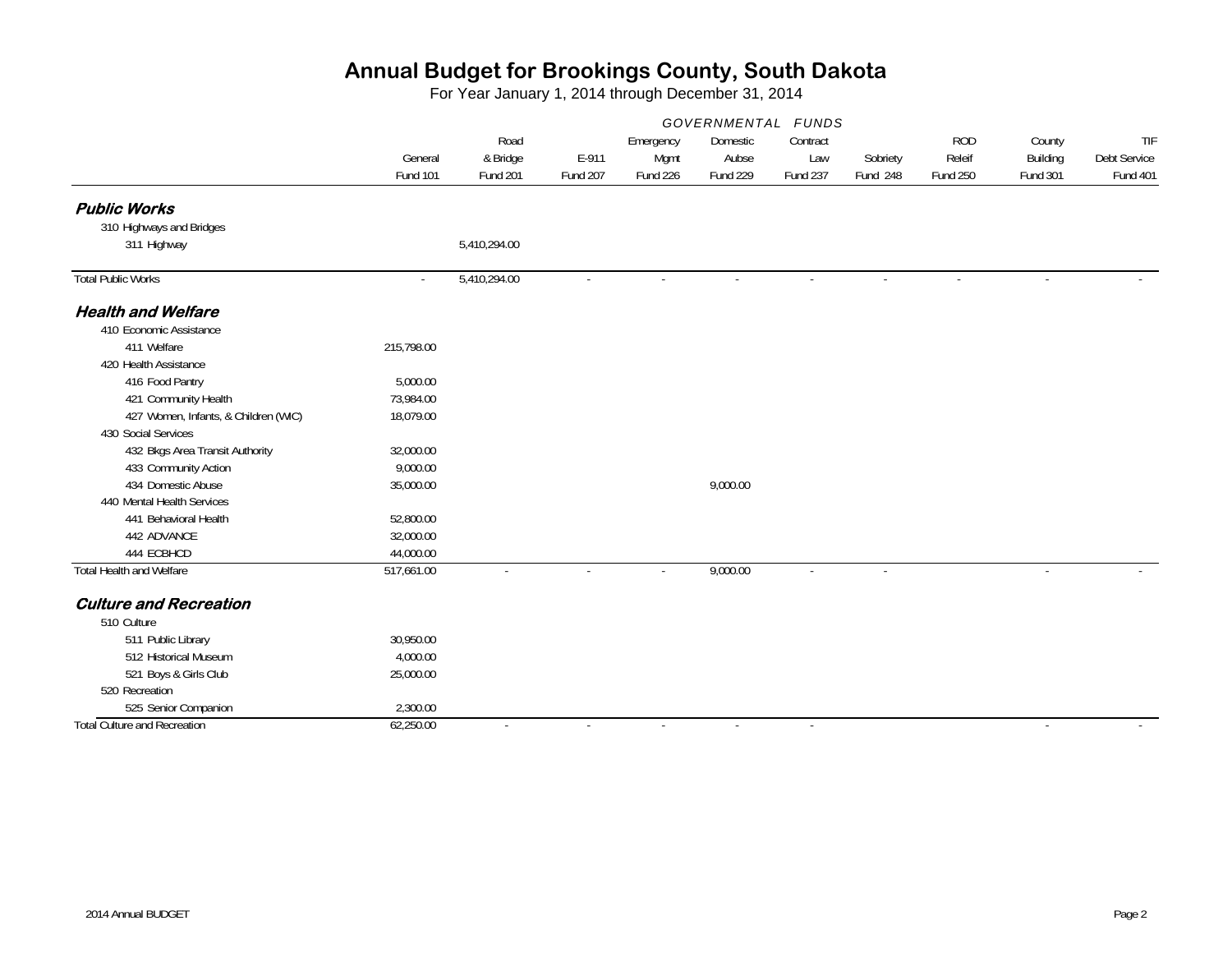|                                                | GOVERNMENTAL FUNDS         |                                     |                          |                               |                               |                             |                      |                                         |                                |                                        |
|------------------------------------------------|----------------------------|-------------------------------------|--------------------------|-------------------------------|-------------------------------|-----------------------------|----------------------|-----------------------------------------|--------------------------------|----------------------------------------|
|                                                | General<br><b>Fund 101</b> | Road<br>& Bridge<br><b>Fund 201</b> | E-911<br><b>Fund 207</b> | Emergency<br>Mgmt<br>Fund 226 | Domestic<br>Aubse<br>Fund 229 | Contract<br>Law<br>Fund 237 | Sobriety<br>Fund 248 | <b>ROD</b><br>Releif<br><b>Fund 250</b> | County<br>Building<br>Fund 301 | TIF<br>Debt Service<br><b>Fund 401</b> |
| <b>Conservation of Natural Resources</b>       |                            |                                     |                          |                               |                               |                             |                      |                                         |                                |                                        |
| 610 Soil Conservation                          |                            |                                     |                          |                               |                               |                             |                      |                                         |                                |                                        |
| 611 4-H                                        | 100,000.00                 |                                     |                          |                               |                               |                             |                      |                                         |                                |                                        |
| 612 Soil Conservation                          | 25,000.00                  |                                     |                          |                               |                               |                             |                      |                                         |                                |                                        |
| 615 Weed Control                               | 298,154.00                 |                                     |                          |                               |                               |                             |                      |                                         |                                |                                        |
| 625 Wetland                                    |                            |                                     |                          |                               |                               |                             |                      |                                         |                                |                                        |
| <b>Total Conservation of Natural Resources</b> | 423,154.00                 |                                     |                          |                               |                               |                             |                      |                                         |                                |                                        |
| <b>Urban and Economic Development</b>          |                            |                                     |                          |                               |                               |                             |                      |                                         |                                |                                        |
| 710 Urban Development                          |                            |                                     |                          |                               |                               |                             |                      |                                         |                                |                                        |
| 711 Planning & Zoning                          | 211,149.00                 |                                     |                          |                               |                               |                             |                      |                                         |                                |                                        |
| 712 First District Planning                    | 38,110.00                  |                                     |                          |                               |                               |                             |                      |                                         |                                |                                        |
| 720 Economic Development                       |                            |                                     |                          |                               |                               |                             |                      |                                         |                                |                                        |
| 721 Economic Development                       | 65,000.00                  |                                     |                          |                               |                               |                             |                      |                                         |                                |                                        |
| Total Urban and Economic Development           | 314,259.00                 | $\blacksquare$                      | $\sim$                   |                               |                               |                             |                      |                                         | $\mathbf{r}$                   |                                        |
| Intergovernmental Expenditures                 |                            |                                     |                          |                               |                               |                             |                      |                                         |                                |                                        |
| 750 Wheel Tax to Townships/Cities              |                            | 108,000.00                          |                          |                               |                               |                             |                      |                                         |                                |                                        |
| <b>Total Debt Service</b>                      | $\omega$                   | 108,000.00                          | $\bar{\phantom{a}}$      | $\sim$                        |                               | $\sim$                      |                      |                                         | $\mathcal{L}$                  |                                        |
| <b>Debt Service</b>                            |                            |                                     |                          |                               |                               |                             |                      |                                         |                                |                                        |
| 810 Principal                                  |                            |                                     |                          |                               |                               |                             |                      |                                         | 73,237.00                      | 171,000.00                             |
| 820 Bond Interest Payments                     |                            |                                     |                          |                               |                               |                             |                      |                                         | 48,411.00                      | 70,800.00                              |
| <b>Total Debt Service</b>                      |                            |                                     |                          |                               |                               |                             |                      |                                         | 121,648.00                     | 241,800.00                             |
| <b>Capitol Outlay</b>                          |                            |                                     |                          |                               |                               |                             |                      |                                         |                                |                                        |
| 890 Administrative Building Project            |                            |                                     |                          |                               |                               |                             |                      |                                         |                                |                                        |
| <b>Total Capitol Outlay</b>                    |                            |                                     |                          |                               |                               |                             |                      |                                         |                                |                                        |
| <b>Other Uses</b>                              |                            |                                     |                          |                               |                               |                             |                      |                                         |                                |                                        |
| 910 Other Financing Uses                       |                            |                                     |                          |                               |                               |                             |                      |                                         |                                |                                        |
| 911 Operating Transfers Out                    |                            |                                     |                          |                               |                               |                             |                      |                                         |                                |                                        |
| County Building Fund                           |                            |                                     |                          |                               |                               |                             |                      |                                         |                                |                                        |
| <b>Emergency Management</b>                    | 49,961.00                  |                                     |                          |                               |                               |                             |                      |                                         |                                |                                        |
| Hwy & Bridge 201                               | 2,812,810.00               |                                     |                          |                               |                               |                             |                      |                                         |                                |                                        |
| E-911                                          |                            |                                     |                          |                               |                               |                             |                      |                                         |                                |                                        |
| Administrative Building Project Fund           |                            |                                     |                          |                               |                               |                             |                      |                                         |                                |                                        |
|                                                |                            |                                     |                          |                               |                               |                             |                      |                                         |                                |                                        |
| <b>Total Other Uses</b>                        | 2,862,771.00               |                                     |                          |                               |                               |                             |                      |                                         |                                |                                        |